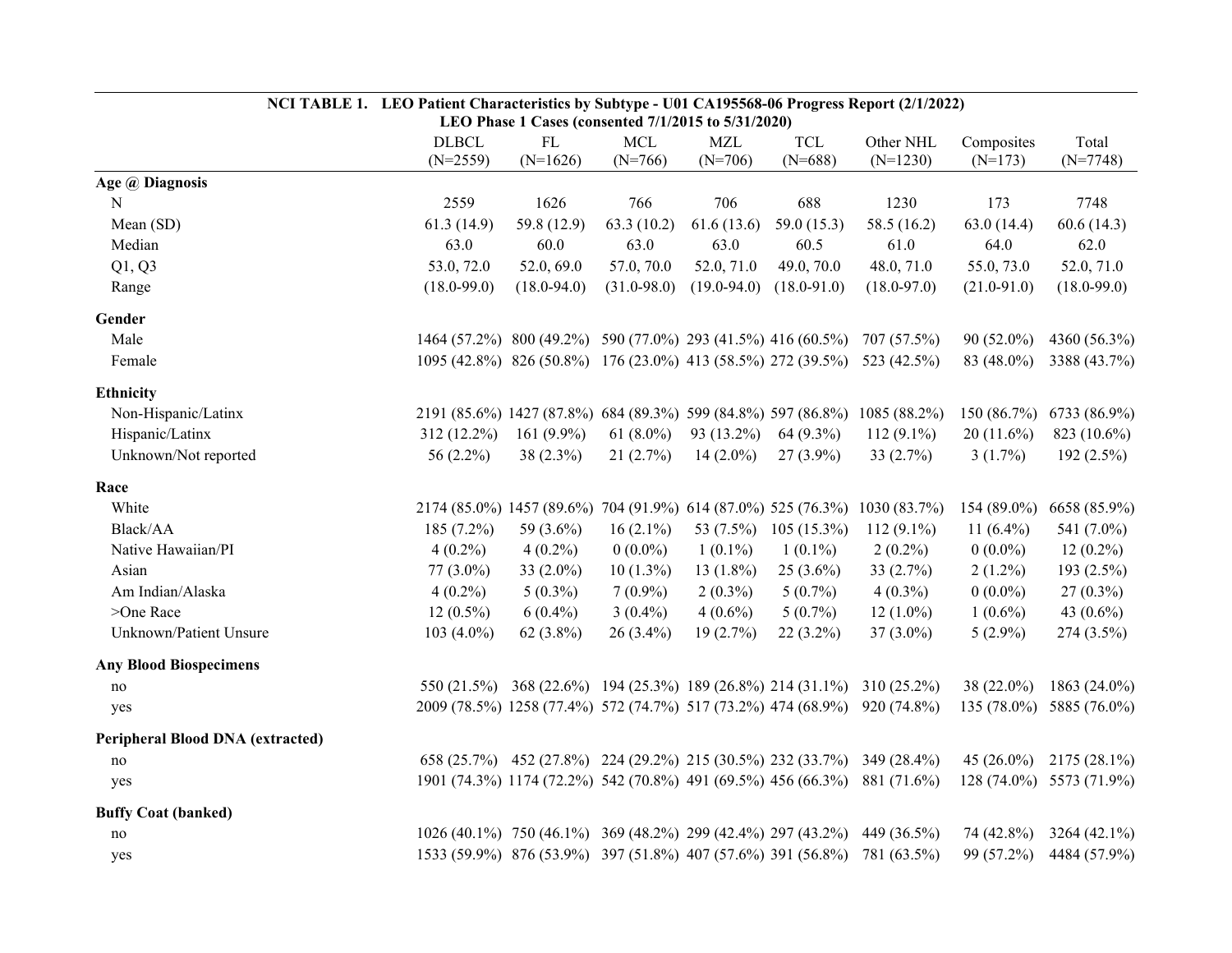|                                       | NCI TABLE 1. LEO Patient Characteristics by Subtype - U01 CA195568-06 Progress Report (2/1/2022)<br>LEO Phase 1 Cases (consented 7/1/2015 to 5/31/2020) |                                                                          |                         |                         |                         |                                                                             |                         |                          |  |  |
|---------------------------------------|---------------------------------------------------------------------------------------------------------------------------------------------------------|--------------------------------------------------------------------------|-------------------------|-------------------------|-------------------------|-----------------------------------------------------------------------------|-------------------------|--------------------------|--|--|
|                                       | <b>DLBCL</b><br>$(N=2559)$                                                                                                                              | ${\rm FL}$<br>$(N=1626)$                                                 | <b>MCL</b><br>$(N=766)$ | <b>MZL</b><br>$(N=706)$ | <b>TCL</b><br>$(N=688)$ | Other NHL<br>$(N=1230)$                                                     | Composites<br>$(N=173)$ | Total<br>$(N=7748)$      |  |  |
| <b>Serum</b>                          |                                                                                                                                                         |                                                                          |                         |                         |                         |                                                                             |                         |                          |  |  |
| no                                    |                                                                                                                                                         |                                                                          |                         |                         |                         | 558 (21.8%) 373 (22.9%) 196 (25.6%) 190 (26.9%) 214 (31.1%) 314 (25.5%)     | $38(22.0\%)$            | 1883 (24.3%)             |  |  |
| yes                                   |                                                                                                                                                         |                                                                          |                         |                         |                         | 2001 (78.2%) 1253 (77.1%) 570 (74.4%) 516 (73.1%) 474 (68.9%) 916 (74.5%)   | $135(78.0\%)$           | 5865 (75.7%)             |  |  |
| Plasma                                |                                                                                                                                                         |                                                                          |                         |                         |                         |                                                                             |                         |                          |  |  |
| no                                    |                                                                                                                                                         | 553 (21.6%) 373 (22.9%) 196 (25.6%) 190 (26.9%) 215 (31.3%) 311 (25.3%)  |                         |                         |                         |                                                                             | 38 (22.0%)              | 1876 (24.2%)             |  |  |
| yes                                   |                                                                                                                                                         |                                                                          |                         |                         |                         | 2006 (78.4%) 1253 (77.1%) 570 (74.4%) 516 (73.1%) 473 (68.8%) 919 (74.7%)   |                         | 135 (78.0%) 5872 (75.8%) |  |  |
| <b>On Tissue Microarray</b>           |                                                                                                                                                         |                                                                          |                         |                         |                         |                                                                             |                         |                          |  |  |
| no                                    |                                                                                                                                                         |                                                                          |                         |                         |                         | 2104 (82.2%) 1173 (72.1%) 626 (81.7%) 705 (99.9%) 557 (81.0%) 1230 (100.0%) | $163(94.2\%)$           | 6558 (84.6%)             |  |  |
| yes                                   |                                                                                                                                                         | 455 (17.8%) 453 (27.9%) 140 (18.3%) 1 (0.1%) 131 (19.0%)                 |                         |                         |                         | $0(0.0\%)$                                                                  | $10(5.8\%)$             | $1190(15.4\%)$           |  |  |
| <b>Enroll Qx Completed</b>            |                                                                                                                                                         |                                                                          |                         |                         |                         |                                                                             |                         |                          |  |  |
| no                                    |                                                                                                                                                         |                                                                          |                         |                         |                         | 760 (29.7%) 439 (27.0%) 243 (31.7%) 197 (27.9%) 219 (31.8%) 313 (25.4%)     | 48 (27.7%)              | 2219 (28.6%)             |  |  |
| yes                                   |                                                                                                                                                         |                                                                          |                         |                         |                         | 1799 (70.3%) 1187 (73.0%) 523 (68.3%) 509 (72.1%) 469 (68.2%) 917 (74.6%)   |                         | 125 (72.3%) 5529 (71.4%) |  |  |
| <b>RFQ Completed</b>                  |                                                                                                                                                         |                                                                          |                         |                         |                         |                                                                             |                         |                          |  |  |
| no                                    |                                                                                                                                                         | 1114 (43.5%) 660 (40.6%) 315 (41.1%) 294 (41.6%) 318 (46.2%) 495 (40.2%) |                         |                         |                         |                                                                             | 68 (39.3%)              | 3264 (42.1%)             |  |  |
| yes                                   |                                                                                                                                                         | 1445 (56.5%) 966 (59.4%) 451 (58.9%) 412 (58.4%) 370 (53.8%) 735 (59.8%) |                         |                         |                         |                                                                             |                         | 105 (60.7%) 4484 (57.9%) |  |  |
| <b>Any Follow-Up Qx Completed</b>     |                                                                                                                                                         |                                                                          |                         |                         |                         |                                                                             |                         |                          |  |  |
| no                                    |                                                                                                                                                         | 661 (25.8%) 307 (18.9%) 165 (21.5%) 141 (20.0%) 229 (33.3%) 290 (23.6%)  |                         |                         |                         |                                                                             | 38 (22.0%)              | 1831 (23.6%)             |  |  |
| yes                                   |                                                                                                                                                         |                                                                          |                         |                         |                         | 1898 (74.2%) 1319 (81.1%) 601 (78.5%) 565 (80.0%) 459 (66.7%) 940 (76.4%)   |                         | 135 (78.0%) 5917 (76.4%) |  |  |
| <b>Status</b>                         |                                                                                                                                                         |                                                                          |                         |                         |                         |                                                                             |                         |                          |  |  |
| Deceased                              | 526 (20.6%)                                                                                                                                             | $95(5.8\%)$                                                              | 143 $(18.7%)$           |                         | 48 (6.8%) 252 (36.6%)   | 213 (17.3%)                                                                 | 34 (19.7%)              | 1311 (16.9%)             |  |  |
| Active follow-up                      |                                                                                                                                                         | 1890 (73.9%) 1429 (87.9%) 569 (74.3%) 612 (86.7%) 391 (56.8%)            |                         |                         |                         | 933 (75.9%)                                                                 | $128(74.0\%)$           | 5952 (76.8%)             |  |  |
| Passive follow-up                     | $107(4.2\%)$                                                                                                                                            | 74 (4.6%)                                                                | 42 $(5.5\%)$            | 31 $(4.4\%)$            | 30 $(4.4\%)$            | 61 $(5.0\%)$                                                                | $9(5.2\%)$              | 354 (4.6%)               |  |  |
| Withdrawal, keep samples              | $17(0.7\%)$                                                                                                                                             | $12(0.7\%)$                                                              | $3(0.4\%)$              | $8(1.1\%)$              | $3(0.4\%)$              | $14(1.1\%)$                                                                 | $2(1.2\%)$              | 59 (0.8%)                |  |  |
| Withdrawal, discard samples           | $4(0.2\%)$                                                                                                                                              | $4(0.2\%)$                                                               | $1(0.1\%)$              | $3(0.4\%)$              | $3(0.4\%)$              | $3(0.2\%)$                                                                  | $0(0.0\%)$              | $18(0.2\%)$              |  |  |
| Lost to Follow-up, no outside auth    | $15(0.6\%)$                                                                                                                                             | $12(0.7\%)$                                                              | $8(1.0\%)$              | $4(0.6\%)$              | $9(1.3\%)$              | $6(0.5\%)$                                                                  | $0(0.0\%)$              | 54 (0.7%)                |  |  |
| <b>Current Age for Alive Subjects</b> |                                                                                                                                                         |                                                                          |                         |                         |                         |                                                                             |                         |                          |  |  |
| N                                     | 2032                                                                                                                                                    | 1530                                                                     | 623                     | 658                     | 436                     | 1017                                                                        | 139                     | 6435                     |  |  |
| Mean (SD)                             | 64.2(14.8)                                                                                                                                              | 64.1(12.8)                                                               | 67.2(10.0)              | 65.3(13.2)              | 61.7(15.1)              | 61.7(16.0)                                                                  | 66.9(14.4)              | 64.1(14.1)               |  |  |
| Median                                | 66.5                                                                                                                                                    | 64.6                                                                     | 67.4                    | 67.0                    | 63.2                    | 64.6                                                                        | 67.5                    | 65.7                     |  |  |
| Q1, Q3                                | 55.5, 75.0                                                                                                                                              | 55.9, 73.5                                                               | 60.9, 73.9              | 56.4, 74.9              | 51.6, 73.3              | 51.8, 73.8                                                                  | 59.1, 77.2              | 55.8, 74.3               |  |  |
| Range                                 | $(22.1 - 104.1)$                                                                                                                                        | $(24.0 - 97.7)$                                                          | $(35.6 - 102.9)$        | $(22.8-98.5)$           | $(21.0 - 93.8)$         | $(21.1-96.1)$                                                               | $(24.3 - 95.0)$         | $(21.0 - 104.1)$         |  |  |